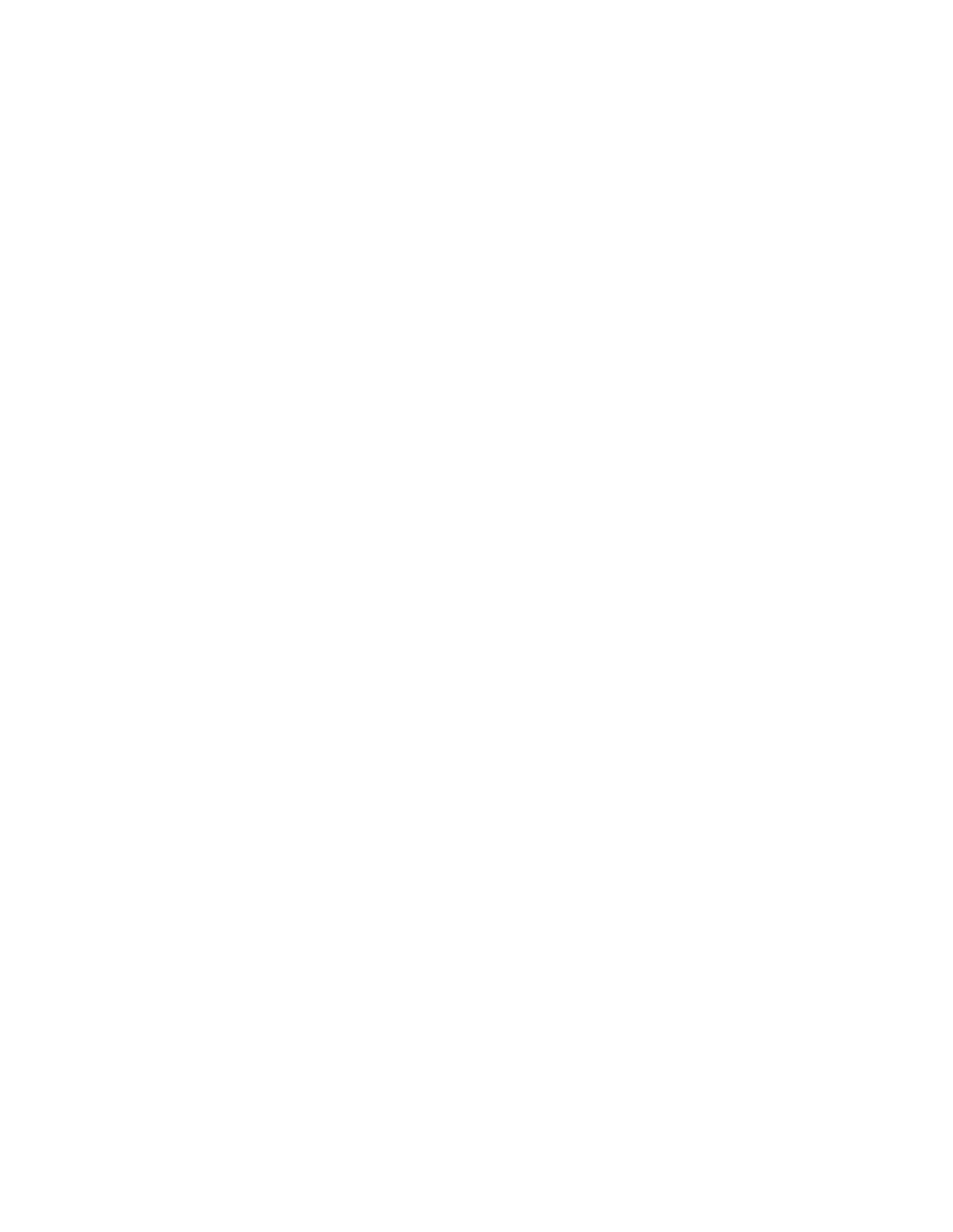# **Table of Contents**

| 1.0 |  |  |
|-----|--|--|
|     |  |  |
|     |  |  |
| 2.0 |  |  |
|     |  |  |
|     |  |  |
|     |  |  |
|     |  |  |
| 3.0 |  |  |
|     |  |  |
|     |  |  |
|     |  |  |
|     |  |  |
|     |  |  |
|     |  |  |
|     |  |  |
|     |  |  |
|     |  |  |
|     |  |  |
| 4.0 |  |  |
|     |  |  |
|     |  |  |
|     |  |  |
|     |  |  |
|     |  |  |
|     |  |  |
|     |  |  |
|     |  |  |
|     |  |  |
| 5.0 |  |  |
|     |  |  |
|     |  |  |
|     |  |  |
| 6.0 |  |  |
|     |  |  |
|     |  |  |
|     |  |  |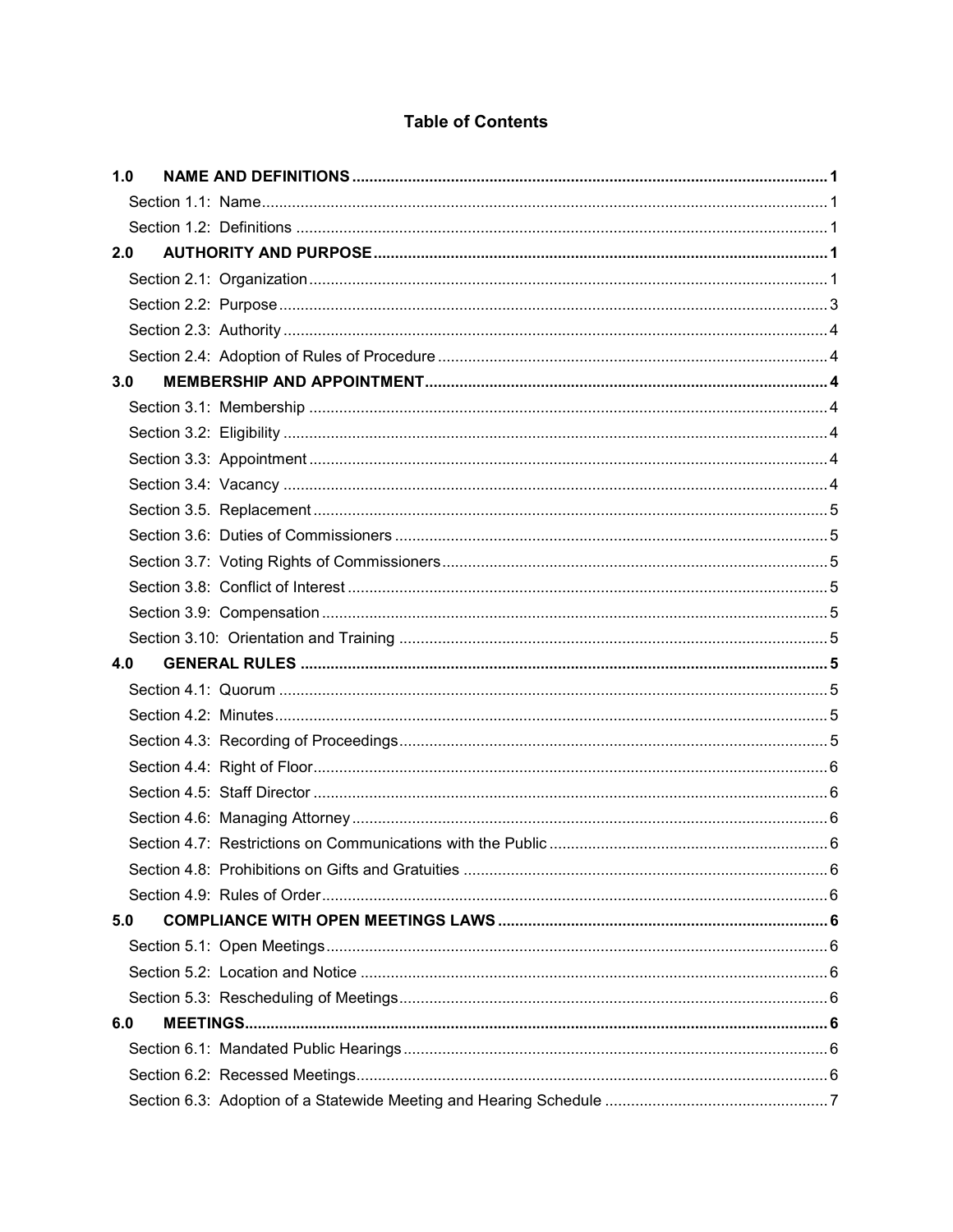| 7.0                                                                                        |  |
|--------------------------------------------------------------------------------------------|--|
|                                                                                            |  |
|                                                                                            |  |
|                                                                                            |  |
|                                                                                            |  |
|                                                                                            |  |
|                                                                                            |  |
| 8.0                                                                                        |  |
|                                                                                            |  |
|                                                                                            |  |
|                                                                                            |  |
|                                                                                            |  |
|                                                                                            |  |
| 9.0                                                                                        |  |
|                                                                                            |  |
|                                                                                            |  |
|                                                                                            |  |
|                                                                                            |  |
|                                                                                            |  |
| 10.0                                                                                       |  |
|                                                                                            |  |
|                                                                                            |  |
|                                                                                            |  |
|                                                                                            |  |
| 11.0                                                                                       |  |
|                                                                                            |  |
|                                                                                            |  |
|                                                                                            |  |
|                                                                                            |  |
|                                                                                            |  |
| Section 11.5: Communication Devices During Commission Meetings. If attending in person  11 |  |
| 12.0                                                                                       |  |
|                                                                                            |  |
|                                                                                            |  |
|                                                                                            |  |
|                                                                                            |  |
|                                                                                            |  |
|                                                                                            |  |
|                                                                                            |  |
| 13.0                                                                                       |  |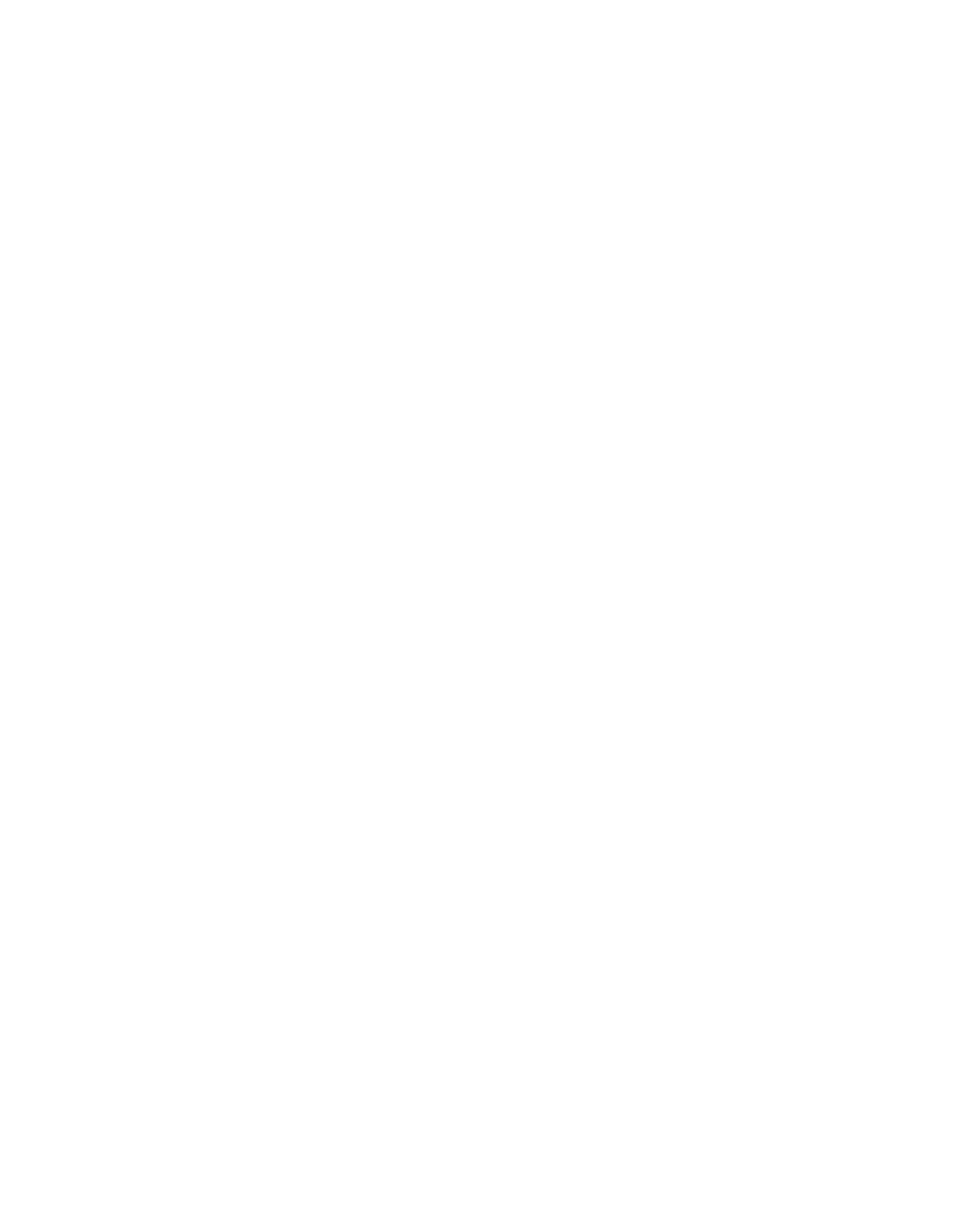# 1.0 NAME AND DEFINITIONS

Section 1.1: Name. Article V, section 46 (2) of the Colorado Constitution creates the Colorado Independent Legislative Redistricting Commission.

Section 1.2: Definitions. For the purpose of these rules, the following terms have the meaning provided herein:

- "Commission" means the Independent Legislative Redistricting Commission.
- "Community of interest" means any group in Colorado that shares one or more substantial interests that may be the subject of state legislative action, is composed of a reasonably proximate population, and thus should be considered for inclusion with a single district for purposes of ensuring its fair and effective representation.
	- $\circ$  Such interests include but are not limited to matters reflecting shared public policy concerns:
	- o of urban, rural, agricultural, industrial, or trade areas; and
	- $\circ$  such as education, employment, environment, public health, transportation, water needs and supplies, and issues of demonstrable regional significance.
	- $\circ$  Groups that may comprise a community of interest include racial, ethnic, and language minority groups, subject to compliance with article V, section  $48.1$  (1)(b) and (4)(b) of the Colorado Constitution, which protect against the denial or abridgement of the right to vote due to a person's race or language minority group.
	- $\circ$  "Community of interest" does not include relationships with political parties, incumbents, or political candidates.
- "Competitive" means having a reasonable potential for the party affiliation of a district's representative to change at least once between federal decennial censuses. Competitiveness may be measured by factors such as a proposed district's past election results, a proposed district's political party registration data, and evidence-based analyses of proposed districts.
- "Ethnic" or "ethnicity" means relating to a population subgroup (within a larger or dominant national or cultural group) with a common national or cultural tradition.
- "Race" or "racial" means a category of race or ethnic origin documented in the federal decennial census.
- "Redistricting year" means the year following the year in which the federal decennial census is taken.
- "Staff" or "nonpartisan staff" means the staff of the Colorado General Assembly's Legislative Council and Office of Legislative Legal Services, or their successor offices, who are assigned to assist the commission by the directors of those offices.

# 2.0 AUTHORITY AND PURPOSE

Section 2.1: Organization. The Commission is a public body organized pursuant to the Colorado Constitution as a result of the passage of Amendment Z by Colorado voters in 2018. The Commission operates according to the constitution and laws of the state of Colorado, and subject to the constitution and laws of the United States of America. The Commission shall be convened by March 30 in the year after the federal decennial census.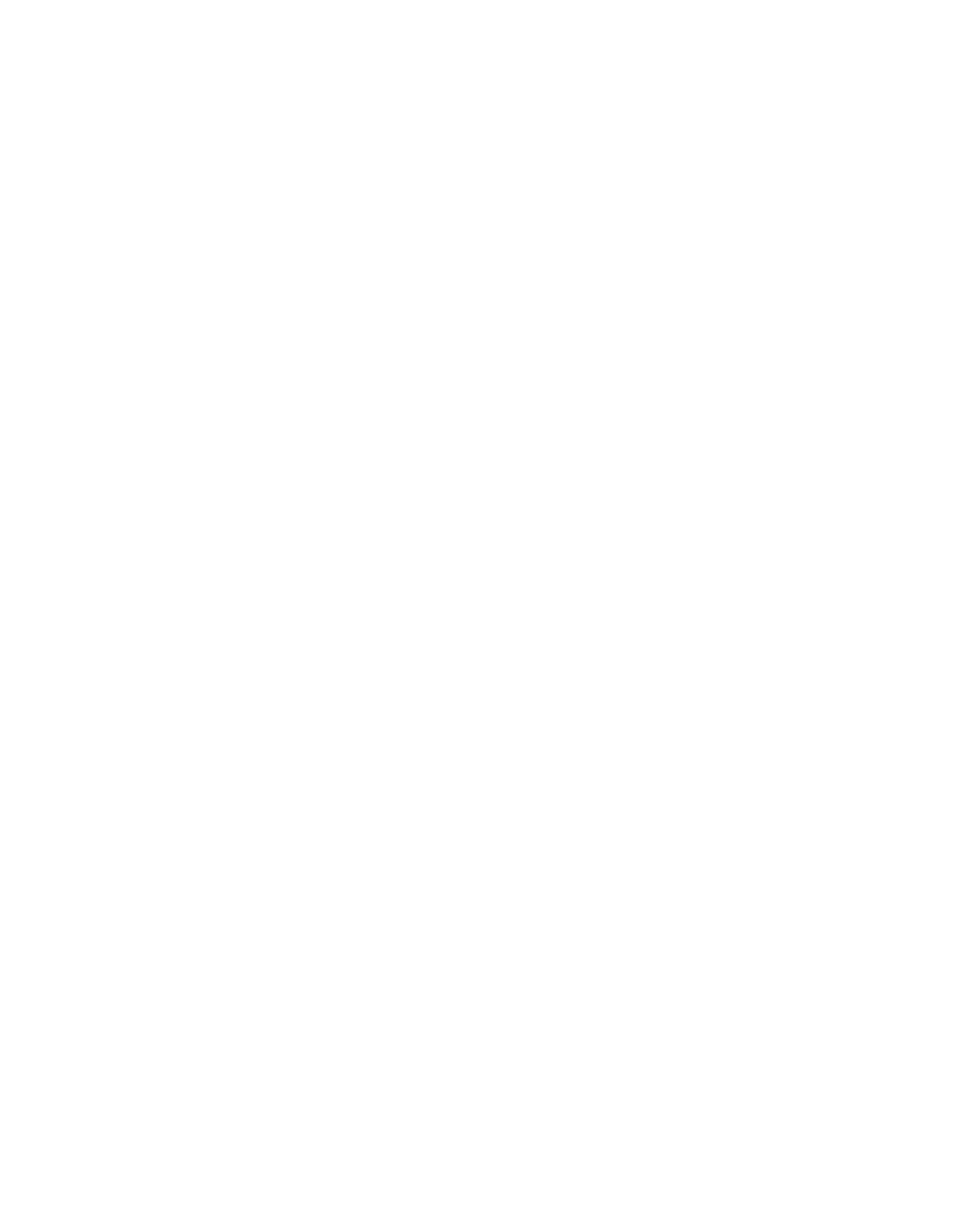### Section 2.2: Purpose. The purpose of the Commission is to:

- 1. Operate in an impartial and transparent manner that reinforces public confidence in the integrity of the redistricting process.
- 2. Conduct statewide public outreach and invite meaningful public participation in the redistricting process.
- 3. Adopt redistricting plans for Colorado Senate and House of Representatives districts in the year immediately following the federal decennial census.
- 4. Engage in the process of redrawing district boundaries to guarantee equal voter representation through equal, or equivalent, population counts and other relevant criteria set forth in applicable federal and state laws.
- 5. Ensure compliance with the redistricting criteria set forth in Article V, Section 48.1 of the Colorado Constitution provided below:
	- (1) In adopting a legislative redistricting plan, the commission shall:
		- (a) Make a good-faith effort to achieve mathematical population equality between districts, as required by the constitution of the United States, but in no event shall there be more than five percent deviation between the most populous and the least populous district in each house. Districts must be composed of contiguous geographic areas.
	- (b) Comply with the federal "Voting Rights Act of 1965", 52 U.S.C. sec. 50301, as amended.
	- (2)
		- (a) As much as is reasonably possible, the commission's plan must preserve whole communities of interest and whole political subdivisions, such as counties, cities, and towns. To facilitate the efficient and effective provision of governmental services, with regard to any county, city, city and county, or town whose population is less than a district's permitted population, the commission shall presume that such county, city, city and county, or town should be wholly contained within a district; except that a division of such county, city, city and county, or town is permitted where, based on a preponderance of the evidence in the record, a community of interest's legislative issues are more essential to the fair and effective representation of residents of the district. When the commission divides a county, city, city and county, or town, it shall minimize the number of divisions of that county, city, city and county, or town.
		- (b) Districts must be as compact as is reasonably possible.
	- (3)
		- (a) Thereafter, the commission shall, to the extent possible, maximize the number of politically competitive districts.
		- (b) In its hearings in various locations in the state, the commission shall solicit evidence relevant to competitiveness of elections in Colorado and shall assess such evidence in evaluating proposed maps.
		- (c) When the commission approves a plan, or when nonpartisan staff submits a plan in the absence of the commission's approval of a plan as provided in section 48.2 of this article V, the nonpartisan staff shall, within seventy-two hours of such action, make publicly available, and include in the commission's record, a report to demonstrate how the plan reflects the evidence presented to, and the findings concerning, the extent to which competitiveness in district elections is fostered consistent with the other criteria set forth in this section.
		- (d) For purposes of this subsection (3), "competitive" means having a reasonable potential for the party affiliation of the district's representative to change at least once between federal decennial censuses. Competitiveness may be measured by factors such as a proposed district's past election results, a proposed district's political party registration data, and evidence-based analyses of proposed districts.
	- (4) No map may be approved by the commission or given effect by the Supreme Court if:
		- (a) It has been drawn for the purpose of protecting one or more incumbent members, or one or more declared candidates, of the senate or house of representatives, or any political party; or
		- (b) It has been drawn for the purpose of or results in the denial or abridgement of the right of any citizen to vote on account of that person's race or membership in a language minority group, including diluting the impact of that racial or language minority group's electoral influence.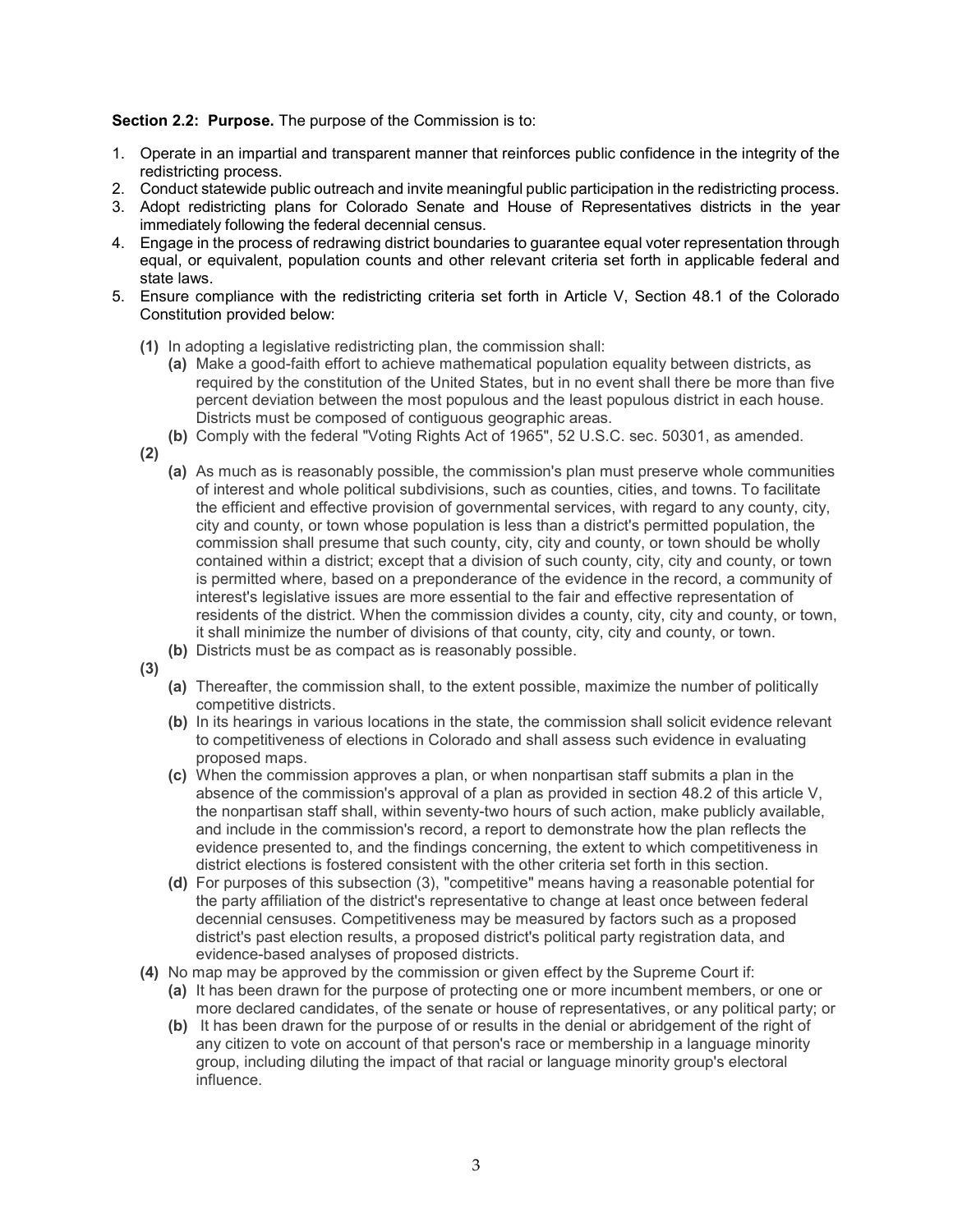Section 2.3: Authority. The Commission is authorized to perform its duties and all activities necessary to serve its purpose, as stated herein or set forth in article V, sections 48 through 48.3 of the Colorado Constitution.

- 1. The Commission has the sole authority, acting pursuant to the constitution, to prepare and adopt a redistricting plan or plans for the state of Colorado.
- 2. The Commission may hire outside legal representation in connection with the performance of its powers, duties, and functions, including representation of the Commission before any court.
- 3. The Colorado General Assembly shall appropriate sufficient funds for the payment of the expenses of the Commission, the compensation and expenses of nonpartisan staff, and the payment of necessary and reasonable expenses incurred by the Commissioners.

Section 2.4: Adoption of Rules of Procedure. The Commission is required to determine its own rules and order of business pursuant to the constitution to govern its administration. The Commission must provide at least 72 hours prior public notice of all proposed rules prior to consideration of adoption. The following set of rules shall be in effect upon their adoption by the Commission and until such time as they are amended or new rules are adopted in the manner set forth in Section 14.0 of these rules. None of the rules herein stated may supersede the constitution or laws of the state of Colorado or the constitution or laws of the United States of America.

# 3.0 MEMBERSHIP AND APPOINTMENT

Section 3.1: Membership. The Commission shall be comprised of 12 Commissioners. Four Commissioners shall affiliate with the Democratic Party, four Commissioners shall affiliate with the Republican Party, and four Commissioners shall not affiliate with any political party.

Section 3.2: Eligibility. A person is eligible to serve if they meet the criteria set forth in article V, section 47 (2) of the Colorado Constitution, which requires that the person:

- is a registered voter who has voted in the previous two general elections in Colorado;
- has either been unaffiliated with any political party or affiliated with the same political party for at least five years at time of the person's application;
- has not been a candidate for the Colorado General Assembly within the five years prior to the date the applications are due;
- has not, within the three years prior to the date the applications are due, been:
	- $\circ$  compensated by a member of, or a campaign committee advocating the election of a candidate, the Colorado General Assembly;
	- $\circ$  an elected official at the federal, state, county of municipal level in Colorado;
	- $\circ$  an elected political party official above the precinct level in Colorado or an employee of a political party; or

a professional lobbyist registered to lobby with the state of Colorado, any municipality in Colorado, or at the federal level.

Section 3.3: Appointment. Commissioners shall be selected pursuant to the process set forth in in article V, section 47 of the Colorado Constitution.

Section 3.4: Vacancy. Each Commissioner shall serve for the entire term of the Commission unless they shall vacate their office. A vacancy must be filled within seven days. A Commissioner's office shall become vacant upon the occurrence of any of the following:

- death or mental incapacity of the Commissioner;
- the chair's receipt of the Commissioner's written resignation;
- an unaffiliated Commissioner affiliates with a political party or an affiliated Commissioner no longer affiliates with that political party;
- a Commissioner participates in prohibited communication under article V, section 48 (4)(b)(I) of the Colorado Constitution;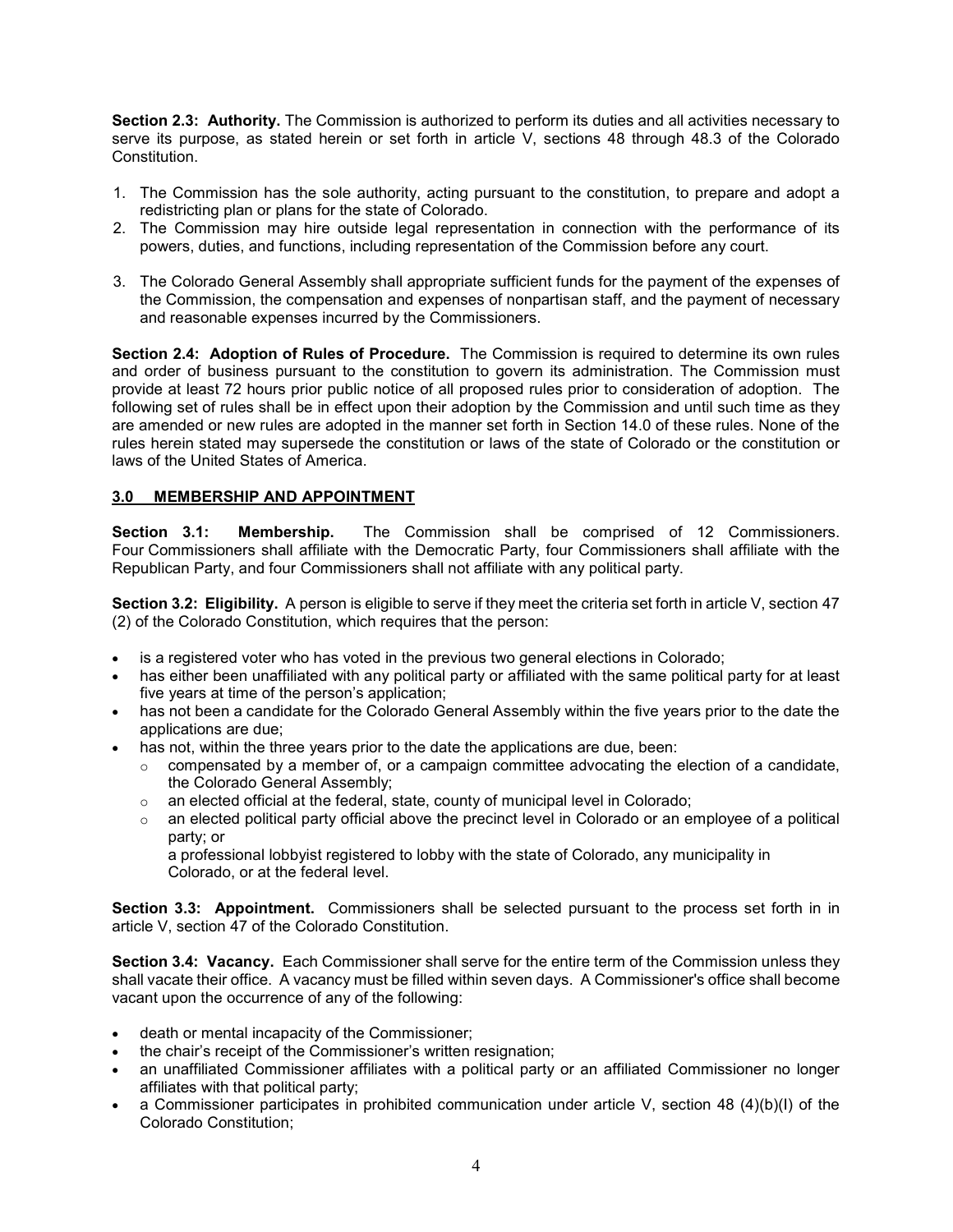- a Commissioner violates the public trust or antibribery and abuse of public office requirements as provided in parts 2 and 4 of article 8 of title 18 of the Colorado Revised Statutes;
- removed under Section 9.3; or
- when a new Commission is appointed.

Section 3.5. Replacement. In the event a Commissioner's seat becomes vacant for any reason set forth in Section 3.4 of these rules, the vacancy shall be filled by the designated appointing authority from the designated pool of eligible applicants for that Commissioner's position and in the same manner as the originally chosen Commissioner. No Commissioner chosen to fill a vacancy will be bypassed for appointment if all congressional districts are already represented on the Commission.

Section 3.6: Duties of Commissioners. Each Commissioner shall perform his or her duties in a manner that is impartial and reinforces public confidence in the integrity of the redistricting process.

Section 3.7: Voting Rights of Commissioners. In any matter in which voting by Commissioners is called for, each Commissioner shall be entitled to cast one vote unless a Commissioner may abstain as set forth in Section 9.1 of these rules. Proxy voting is prohibited.

Section 3.8: Conflict of Interest. A Commissioner who has a conflict between a personal interest and the public interest as described in Colorado law, including section 18-8-308, C.R.S., shall fully disclose to the Commission the nature of the conflict. A Commissioner shall not participate in the discussion, deliberation or vote upon any matter if a conflict exists.

Section 3.9: Compensation. Commissioners shall receive a per diem of \$200 for attendance at scheduled Commission and Subcommittee meetings and hearings (of which the Commissioner is a member). Commissioners shall be reimbursed for all reasonable and necessary expenses.

Section 3.10: Orientation and Training. Commissioners shall receive orientation, continuing education and training on the purposes and activities of the Commission. Information may be presented in a manner most convenient or useful to the Commission including the use of interactive or subject-matter expert presentations.

- a) Orientation shall be coordinated by nonpartisan staff of the Commission and provided at the first meeting of a newly convened Commission.
- b) Continuing education and training shall be provided at regular intervals for all Commissioners on topics decided by the Commission upon the recommendation of its individual Commissioners or staff.
- c) Officer training shall be available to the chair and vice-chair.

# 4.0 GENERAL RULES

Section 4.1: Quorum. A quorum must be present for the conduct of business at Commission meetings. The quorum shall exist when a majority of the Commissioners is in attendance (in person, by phone or via a video and/or audio communication site (such as Webex, Zoom, etc.). In addition, at least one Commissioner in attendance must be affiliated with the Democratic Party, one Commissioner in attendance must be affiliated with the Republican Party and one Commissioner in attendance must be Unaffiliated. A quorum must be present for the conduct of business at Subcommittee meetings. A quorum for Subcommittee meetings shall exist when a majority of the Commissioners on the Subcommittee is in attendance, regardless of affiliation

Section 4.2: Minutes. The staff shall keep minutes of all meetings including votes on all official actions taken at those meetings. All decisions of the Commission shall be recorded, and the record of its decisions shall be readily available to any member of the public as required by law and shall be provided without charge.

Section 4.3: Recording of Proceedings. Staff will facilitate an audio recording of each Commission and subcommittee. The recordings will be available on the Commission's website and shall serve as the official record of the Commission.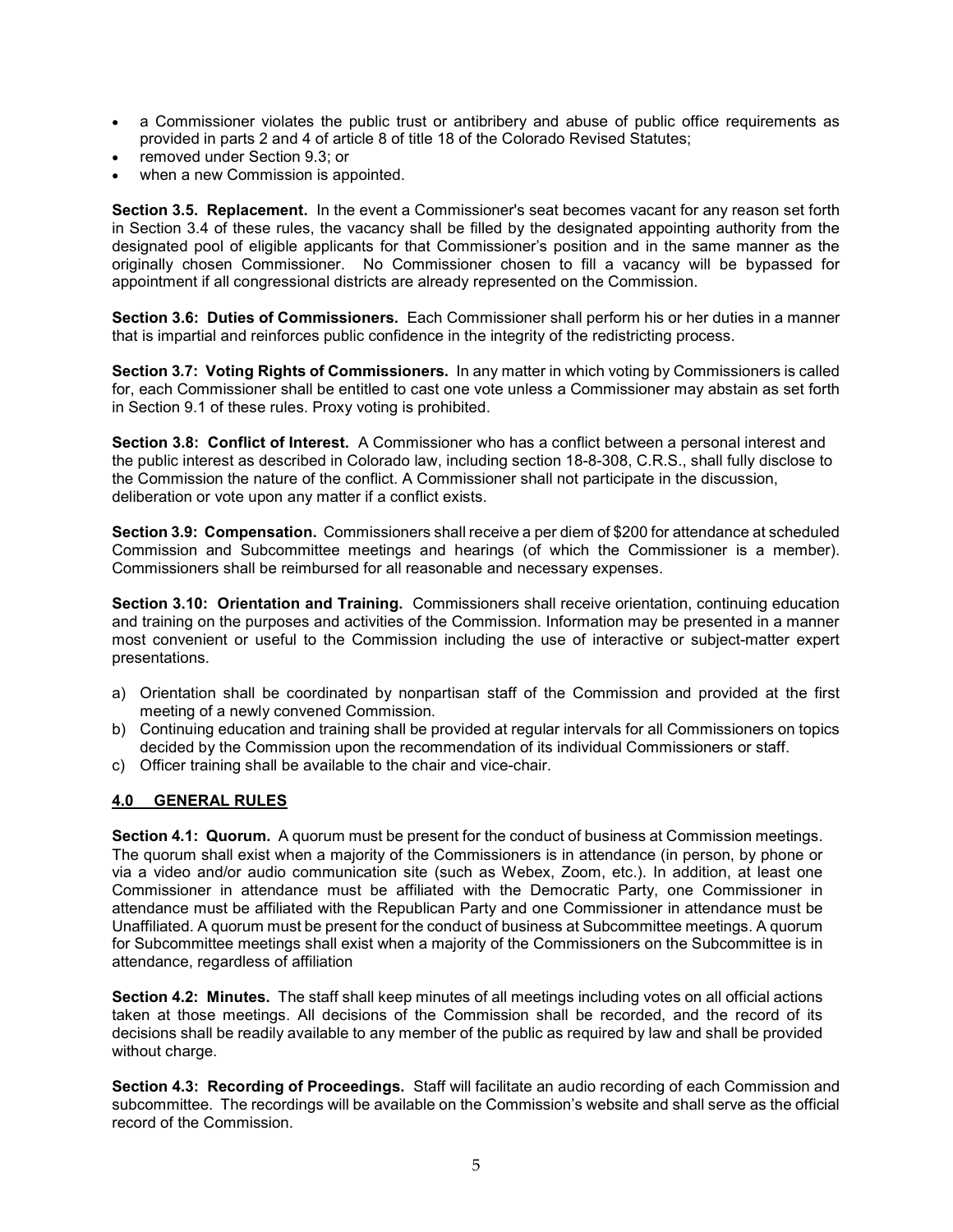Section 4.4: Right of Floor. Any Commissioner desiring to speak shall be recognized by the chair, and shall confine his or her remarks to one subject under consideration or to be considered.

Section 4.5: Staff Director. The staff director of the Commission shall attend all meetings of the Commission unless excused. The staff director may make recommendations to the Commission and shall have the right to take part in all public discussions of the Commission, but shall have no vote. The staff director shall act as parliamentarian of the Commission

Section 4.6: Managing Attorney. The managing attorney of the Commission shall attend all meetings of the Commission unless excused. The managing attorney shall, upon request give an opinion, either written or oral, on questions of law. The managing attorney may make recommendations to the Commission and shall have the right to take part in all public discussions of the Commission, but shall have no vote. The managing attorney shall serve as its designated CORA coordinator.

Section 4.7: Restrictions on Communications with the Public. Staff, attorneys, and consultants shall not discuss redistricting maps/plans with members of the public outside of an open meeting of the Commission.

Section 4.8: Prohibitions on Gifts and Gratuities. The Commission, individual Commissioners, staff, attorneys, experts, and consultants may not directly or indirectly solicit or accept any gift or loan of money, goods, services, or other thing of value greater than \$65 for the benefit of any person or organization, which may influence the manner in which the individual Commissioner, staff, attorney, expert, or consultant performs his or her duties.

Section 4.9: Rules of Order. Commission meetings shall be conducted according to the current edition of Roberts Rules of Order, Newly Revised, subject to any procedures to the contrary set forth in these rules, applicable law, or such other rules adopted by the Commission.

# 5.0 COMPLIANCE WITH OPEN MEETINGS LAWS

Section 5.1: Open Meetings. The Commission shall conduct meetings under these rules in accordance with Colorado open meetings laws.

Section 5.2: Location and Notice. Meetings and public hearings shall be conducted at a place and time designated by the Commission. Advance public notice of Commission meetings and public hearings shall be provided as required by law. Public notice shall be given as provided in Colorado open meeting laws. Commission staff is designated to give public notice. Public Notice of 48 hours shall be provided for Commission meetings, where practicable. Public Notice of 24 hours shall be provided for Subcommittee meetings, where practicable.

Section 5.3: Rescheduling of Meetings. If any meeting or public hearing of the Commission must be rescheduled, this change shall be posted at least 18 hours before the rescheduled meeting.

# 6.0 MEETINGS

Section 6.1: Mandated Public Hearings. The Commission must, to the maximum extent practicable, provide opportunities for Colorado residents to present testimony at hearings held throughout the state. A redistricting plan may not be approved by the Commission until at least three hearings have been held in each congressional district, including at least one hearing in a location west of the Continental Divide and at least one hearing in a location that is either south of El Paso County's southern boundary or Arapahoe County's eastern boundary.

Section 6.2: Recessed Meetings. Any meeting of the Commission may be recessed to a later date and time, provided that no adjournment shall be for a longer period than until the next scheduled meeting. Any meeting that is recessed for more than 36 hours shall be reconvened only after public notice has been posted at least 18 hours before the meeting.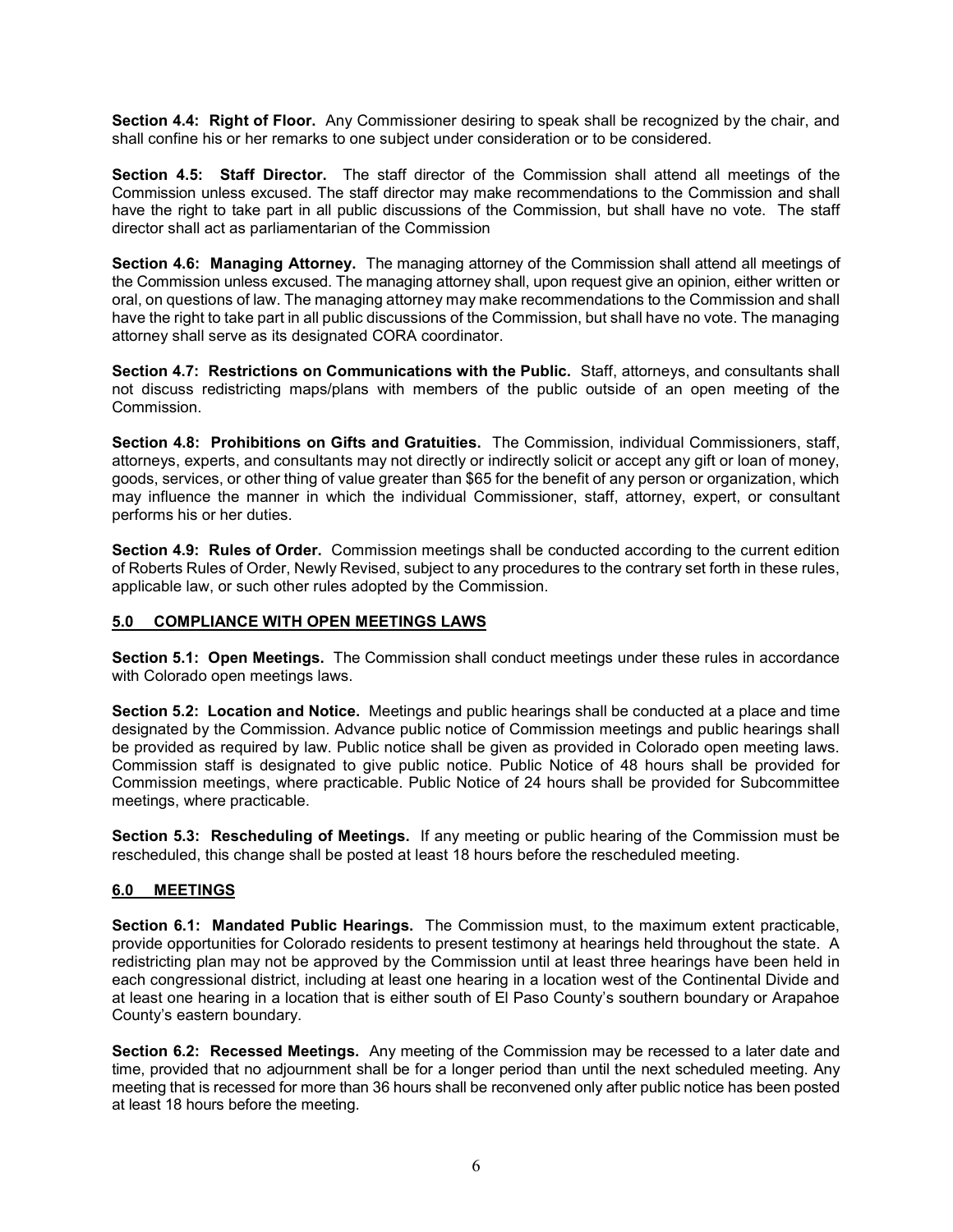Section 6.3: Adoption of a Statewide Meeting and Hearing Schedule. The Commission shall adopt a statewide meeting and hearing schedule, including the necessary elements of electronic attendance at a commission hearing. The Public Comment and Outreach standing subcommittee (if such a subcommittee is formed) shall develop and bring to the Commission for approval a recommended statewide hearing schedule that includes necessary elements of electronic attendance at the hearings.

# 7.0 OFFICERS

Section 7.1: Officers. The officers of the Commission shall be the chair and vice-chair.

Section 7.2: Nominations and Election. The Commission shall nominate and elect from within its membership a chair and a vice-chair.

Section 7.3: Tenure. The chair and vice-chair shall take office immediately following their election and shall hold office for a term of the Commission, unless removed under Section 3.5, or by the vote of the majority of the Commissioners. . In the event the office of the chair becomes vacant, the vice-chair shall succeed to this office for the unexpired term and the Commission shall elect a successor to the office of vice-chair for the unexpired term.

# Section 7.4: Duties of the Chair. The chair shall:

- call to order and preside at all meetings, when present;
- preserve order and decorum and may speak to points of order in preference to other Commissioners. The chair will decide all questions arising under this parliamentary authority, subject to appeal and reversal by a majority of the Commissioners present;
- enforce these rules of procedure;
- perform any other administrative or agenda duties as directed by the Commission;
- have all the same rights as other Commissioners with respect to procedural matters, debate and voting except that the chair shall not vote on the appeal of a parliamentary ruling by the chair;
- approve expenditures associated with the Commission for any individual expenditure in excess of \$5,000;
- In the event of absence or disability of both the chair and vice-chair during a meeting, the chair may designate another of its Commissioners to serve as acting chair during such absence or disability.

Section 7.5: Vice-Chair. The vice-chair shall perform the duties of the chair when the chair is unavailable, except as otherwise provided by law. The vice-chair shall act in the capacity of the chair in the chair's absence. The vice-chair shall help facilitate group discussion on items before the Commission.

Section 7.6: Nonpartisan Staff. Nonpartisan staff shall assist the Commission without vote, and in that capacity shall keep the official record of all proceedings of the Commission and furnish, under the direction of the Commission, all technical services that the Commission deems necessary. The duties of nonpartisan staff shall also include:

- facilitating the process for the selection of Commissioners pursuant to article V, section 47 of the Colorado Constitution;
- acquiring and preparing all necessary resources, including computer hardware, software, and demographic, geographic databases, as far in advance as necessary to enable the Commission to begin its work upon convening;
- maintaining a website or comparable means of communicating with the public through which any Colorado resident may submit proposed plans or written comment, or both, without attending a hearing a hearing of the Commission;
- publishing all written comments pertaining to redistricting on its website or comparable means of communicating with the public as well as the name of the Colorado resident submitting such comments, with certain exceptions;
- providing simultaneous access to all Commission meetings and hearings via the Commission's website or comparable means of communication and maintain an online archive of such meetings and hearings for public review;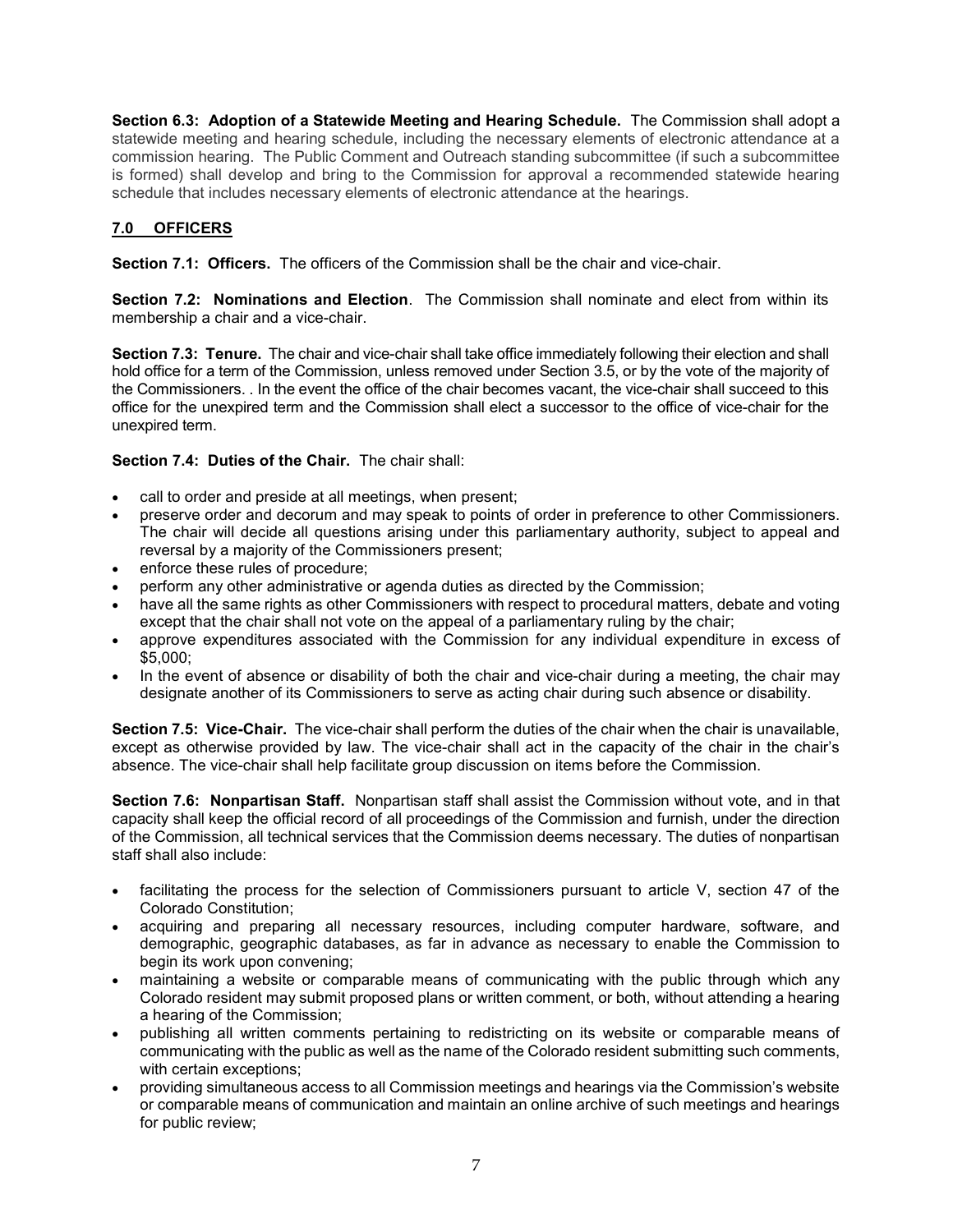- except for written public comment and input, not having any communication about the content or development of any redistricting plans outside of public meetings and hearings with anyone other than other staff;
- reporting to the Commission any attempt by anyone to exert influence over the staff's role in the drafting of plans;
- communicating with Commissioners about administrative matters and providing any training requested by the Commission;
- facilitating required public hearings and meetings by identifying and securing venues, providing public notice, broadcasting and recording the meetings and hearings, making any necessary travel arrangements for Commissioners and staff, and keeping meeting minutes;
- creating a preliminary plan and presenting and publishing the preliminary plan no earlier than 30 days and no later than 45 days after the Commission has convened or the necessary census data is available, whichever is later;
- accepting and considering written comments from the Commission and the public on the creation of the preliminary plan for at least 60 days following the convening of the Commission or ten days before the preliminary plan is to be presented;
- when presenting the preliminary plan, explaining how the plan was created, how the plan addresses the categories of public comments received, and how the plan complies with constitutional criteria for creating plans;
- subsequent to the hearings on the preliminary plan, preparing, publishing online, and presenting no fewer than three staff plans unless the Commission approves the first or second staff plan;
- in the event the Commission fails to establish a timeline for the presentation of staff plans within ten days after the completion of the hearings on the preliminary plan, establishing such a timetable;
- considering public testimony and public comment on staff plans that is consistent with constitutional criteria; and
- preparing additional plans or amendments to plans requested by any Commissioner or group of Commissioners in a public hearing.

# 8.0 ORDER OF BUSINESS AND AGENDA

Section 8.1. Agenda. The Commission may post a proposed agenda prior to or at the start of a meeting. A written agenda for all Commissioners shall be prepared and followed for each full Commission meeting.

Section 8.1.1: Agenda Preparation. The staff director shall prepare the proposed agenda, in consideration of items received from Commissioners for inclusion on an agenda, upon approval by the chair and vice-chair. A majority of the Commissioners present may override the inclusion or exclusion of an agenda item by the Chair and vice chair, provided at least one of the Commissioners voting to override is Unaffiliated.

Section 8.2: Agenda Packet. The agenda package shall be forwarded via electronic mail transmission to each Commissioner as soon as practicable prior to the meeting. The package shall contain the proposed agenda, previous meeting minutes and sufficient information and reports so that Commissioners may have a basic working knowledge of each item appearing on the agenda.

Section 8.3: Amendments to the Agenda. The agenda may be amended at the Commission meeting by action of the Commission.

Section 8.4: Commission Policies. Decisions of the commission shall be recorded in the meeting minutes. Pursuant to section 48.2(3) of the Colorado constitution, certain decisions that provide policy direction to the nonpartisan staff concerning the drafting of preliminary and staff maps, or that may have otherwise been deemed important by the commission, may be recorded in a separate policy memorandum in addition to the meeting minutes. The guidelines for drafting and approving new policies are:

- 1. Policies are drafted by either a commissioner or subcommittee and submitted to the chairman or designee for circulation.
- 2. A copy of the draft policy is forwarded to the nonpartisan staff for review.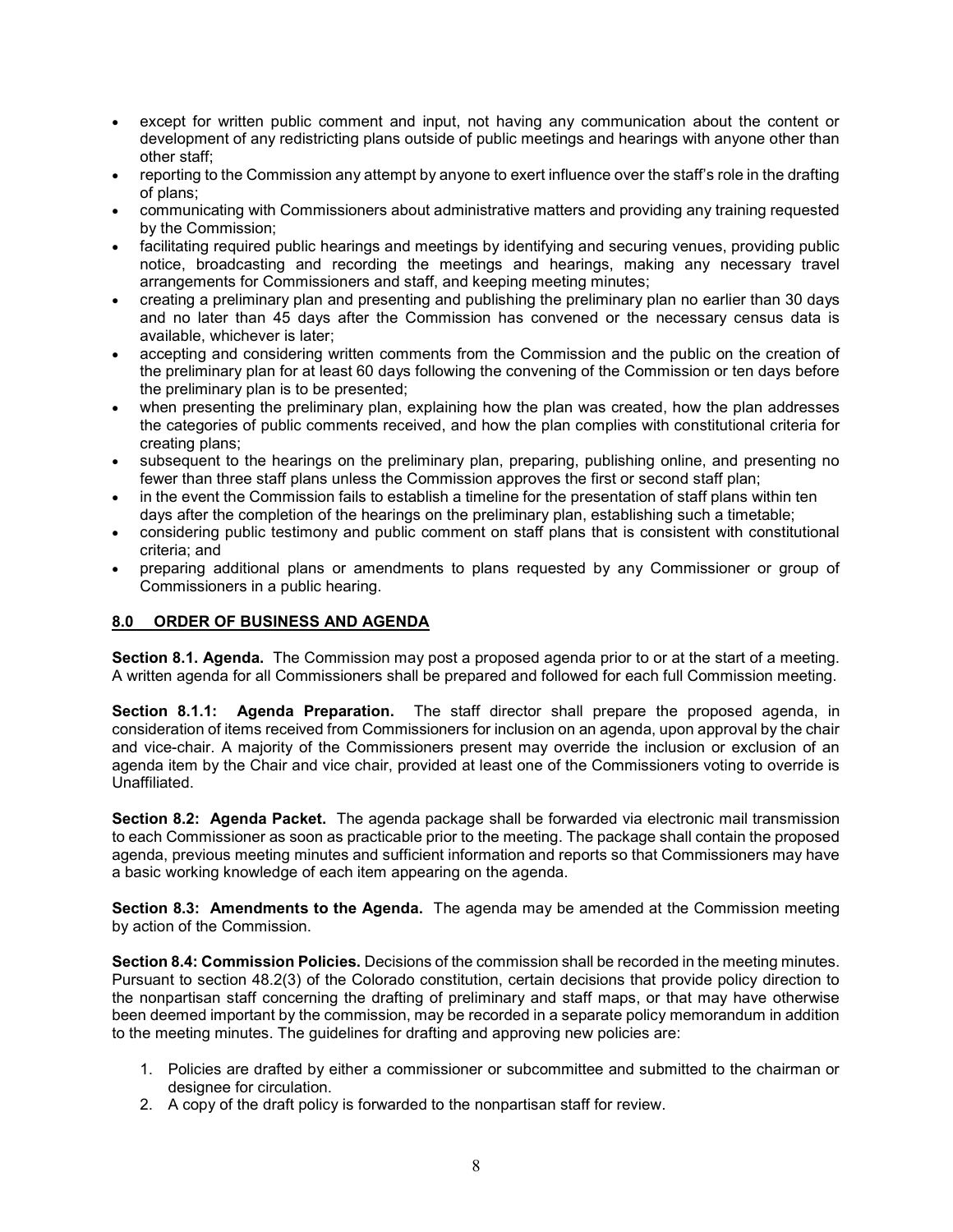- 3. Once the draft policy is reviewed by the nonpartisan staff, a copy of the draft policy is forwarded to the Outside Legal Counsel and Legislative Affairs standing subcommittee (if such a subcommittee is formed) for review by legal counsel.
- 4. Once the policy is reviewed by counsel, a courtesy copy of the draft policy is forwarded to the chair of the Congressional Commission to allow comment concerning matters of joint interest.
- 5. The draft policy is placed on the commission agenda under new business. Depending on the policy itself, 72 hours of notice may be required.
- 6. Policies are voted upon. Depending on the policy itself, it may be a simple majority or a constitutional section 48.2(3) supermajority.
- 7. Once adopted, the policy is assigned a number and added to the set of policies.
- 8. The policy is published and made available to the public, nonpartisan staff, and the commissioners.

### 9.0 VOTING

Section 9.1: Duty to Vote. Appointment to a deliberative body carries with it the obligation to vote. Commissioners present at a meeting shall vote on every matter before the Commission, unless otherwise excused or prohibited from voting as follows:

- A. A Commissioner may abstain from voting if he or she:
	- a. Has a conflict of interest, as set forth in section 3.8 of these rules or as defined by law. An individual Commissioner shall disclose the presence of a conflict of interest or raise a potential conflict of interest when the agenda item is called, prior to the start of discussion or deliberation. Should a conflict of interest become clear during the discussion, the Commissioner shall raise the existence of an actual or potential conflict at that time. An individual Commissioner may seek the opinion of the managing attorney whether a conflict exists, however this opinion shall not be binding on the Commission. The Commission shall decide, by majority vote of Commissioners present, whether a conflict of interest exists. A vote may be tabled, if necessary, to obtain the opinion of the managing attorney. A Commissioner with a conflict of interest is prohibited from participating in any discussion, debate or decision on that issue; or
	- b. Lacks sufficient information about the issue to be decided. If a Commissioner abstains, he or she shall state for the record their intention to abstain and the reason(s) for doing so prior to the vote. The abstaining Commissioner shall not be restricted or prohibited from participating in any discussion or debate on the issue.
- B. If any Commissioner abstains from voting, a roll call vote shall be required on that issue. The reason(s) for the abstention shall be entered into the minutes of the meeting at which the vote is taken and be part of the official record.
- C. The right to vote is limited to the Commissioners present at the time the vote is taken. Voting by proxy is prohibited.
- D. All votes must be held and determined in public; secret ballots are prohibited, except in the election of a chair and vice-chair.
- E. Prior to calling for a vote, the chair shall state the question being voted upon.

Section 9.2: Manner of Voting. Except as otherwise provided in these rules or by law, voting shall be by unanimous consent, voice vote, roll call or show of hands unless a written ballot is requested. A written ballot shall state the Commissioner's name and each ballot shall be read aloud. The result of the vote by written ballot shall be announced, be entered into the minutes of the meeting at which the vote is taken and the ballots shall be a part of the official record. Secret ballots are prohibited. Roll call votes shall be taken when required in these rules or by law, at the request of any Commissioner, or when the chair cannot determine the results of a voice vote.

Section 9.3: Voting. Except as otherwise provided in these rules or by law, voting shall be approved by a majority of the Commissioners entitled to vote. The Constitution requires the following votes for the following actions:

A. A simple majority of the appointed Commissioners (seven) may approve rules and procedural decisions.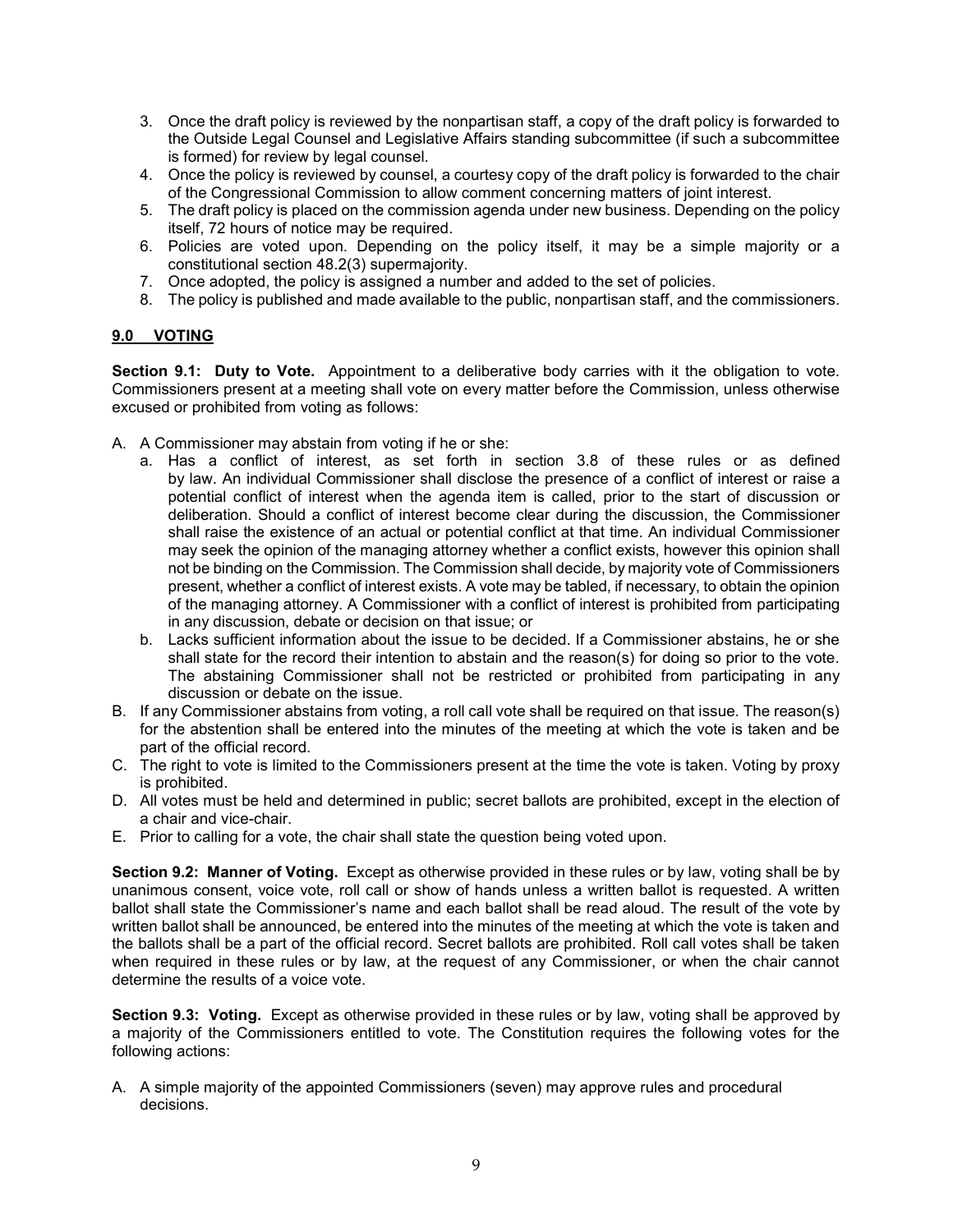- B. Election of the chair and vice-chair requires the affirmative vote of at least eight Commissioners, including at least one unaffiliated Commissioner.
- C. Removal of an appointed Commissioner requires the affirmative vote of at least eight Commissioners, including at least two unaffiliated Commissioners.
- D. Adoption of the final plan for submission to the Colorado Supreme Court and the adoption of a revised plan after a plan is returned to the Commission from the Supreme Court requires the affirmative vote of at least eight Commissioners, including at least two unaffiliated Commissioners.

Section 9.4: Required Notice. The Commission shall not vote on a final plan until at least 72 hours after it has been proposed to the Commission in a public meeting or at least 72 hours after it has been amended by the Commission in a public meeting, whichever occurs later; except that the Commission may unanimously waive the 72-hour requirement.

### Section 9.5: Results of Voting.

In all cases where a vote is taken, the chair shall declare the result.

a. It will be in order for any Commissioner voting in the majority to move for a reconsideration of the vote on any question at that meeting or at the next succeeding meeting of the Commission provided that no action has been taken as a result of the previous vote. When a motion to reconsider fails, it cannot be renewed.

# 10.0 COMMITTEES

Section 10.1: Committee Formation. The Commission may appoint and maintain standing or ad hoc committees as it deems appropriate.

Section 10.2: Appointment and Authority. The Commission shall appoint all committees and committee chairs. It shall be the function of committees to conduct studies and hearings, make recommendations to the Commission, and carry out such activities as may be delegated to them by the Commission. All committees are subject to Colorado open meetings laws.

Section 10.3: Limitation of Authority. No action by any committee, individual Commissioner, employee, or officer shall be binding upon, or constitute an expression of, the policy of the Commission until it has been approved or ratified by the Commission.

Section 10.4: Discharge. Committees shall be discharged by the Commission when their work has been completed and their reports accepted, or when, in the opinion of the Commission, it is deemed wise to discontinue the committee.

#### 11.0 DECORUM AND CIVILITY

Section 11.1: Duty of the Chair. It shall be the duty of the chair to maintain order and decorum at meetings.

Section 11.2: Addressing Commissioners. Commissioners shall address each other through the chair, or vice-chair when designated by the chair, with respect and will not direct negative comments or gestures towards other Commissioners.

Section 11.2.1: Exceptions. A Commissioner may request to speak with the permission of the chair, or vice-chair when designated by the chair. Commissioners shall not interrupt one another; however, point-of-information or fact may be allowed with the permission of the chair.

Section 11.3: Refrain from Outbursts. To maintain the atmosphere of professionalism appropriate to Commission meetings, its members, staff, attorneys and consultants will avoid public verbal, non-verbal or physical reactions while anyone is speaking regardless of whether the public reaction is in support of or in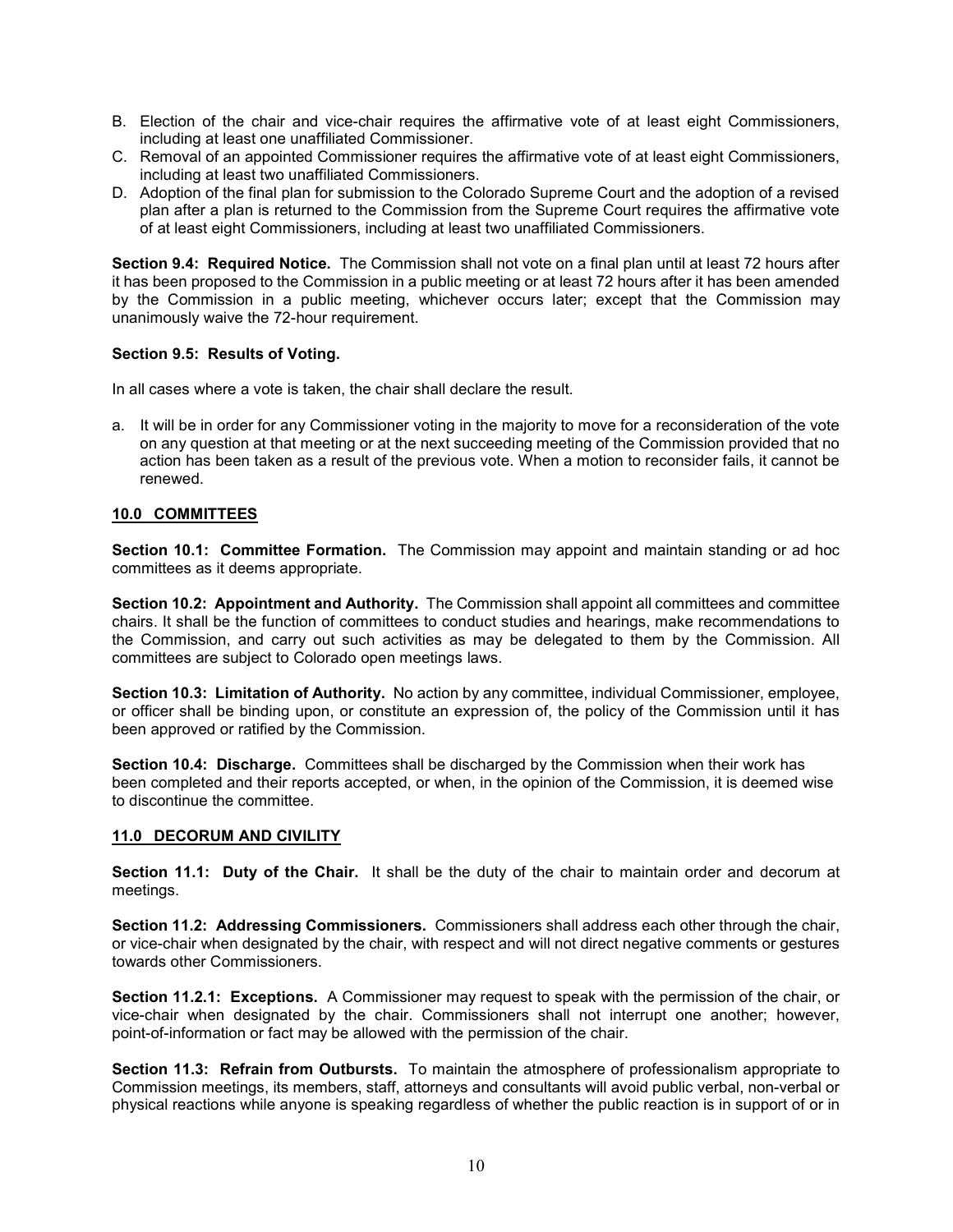opposition to another Commissioner's point of view. This rule is directed at individual behavior and not intended to inhibit normal group responses such as laughter in response to a humorous statement.

Section 11.4: Maintaining Respect for Commissioners. The chair and vice-chair shall maintain impartiality and treat all Commissioners with the respect that is due the position of a Commissioner. Commissioners shall treat each other and the chair and vice-chair with like respect.

Section 11.5: Communication Devices During Commission Meetings. If attending in person. Commissioners who have indicated a necessity to have cell phones or other communication devices at the Commission table may be allowed to retrieve information for emergency purposes. Commissioners shall excuse themselves from the table in order to return needed messages. All cell phones and other communication devices of Commissioners attending in person shall be set to vibrate or placed in silent mode during meetings.

### 12.0 PROCEDURES FOR PUBLIC PARTICIPATION

Section 12.1: Public Participation. Meetings of the Commission are public meetings and individuals shall have a reasonable opportunity to be heard.

- A. The Commission shall conduct its meetings and public hearings in a manner that invites public participation throughout the state.
- B. The Commission shall use technology, including but not limited to telephonic and Internet-based web conferencing and videoconferencing applications, to provide contemporaneous public observation and meaningful public participation in the redistricting process during all meetings and public hearings.
- C. The Commission shall receive and consider written submissions of proposed redistricting plans and any supporting materials, including underlying data, from any member of the public. These written submissions are public records and shall be provided to the Commission.
- D. At the time provided in the agenda, the chair may recognize and extend an opportunity to speak to any person desiring to address the Commission.
- E. Public comment at a public hearing of the Commission, as specified under Section 6.1 of these rules, the public shall be restricted to comment on the specific public hearing items on the agenda only, with a three (3) minute time restriction. Nonpartisan staff shall keep time and advise when the three (3) minutes has expired.
- F. The Commission may act to suspend the time limits set forth in rules and set an alternate time limit for public comment.
- G. No member of the public shall be permitted to speak a second time on the same issue until all others wishing to make a public comment or presentation on the subject have had an opportunity to do so.
- H. The chair may warn any person or curtail an opportunity to speak for failure to be germane, for vulgarity, for redundancy within their comment, for speaking in excess of the allotted time, for technical issues, or for failure to address remarks to the Commission.
- I. A person may be excluded from a meeting otherwise open to the public for a breach of the peace actually committed at the meeting.

Section 12.2: Signing Up to Provide Testimony. Those wishing to provide testimony at a public hearing will need to sign-up for the specific hearing at which they want to testify. Remote testimony will require advance sign-up, which will be available online and will close at the start of each public hearing. For those attending and testifying at a hearing in-person, sign-up can be completed online in advance of the meeting or in-person at the beginning of the meeting.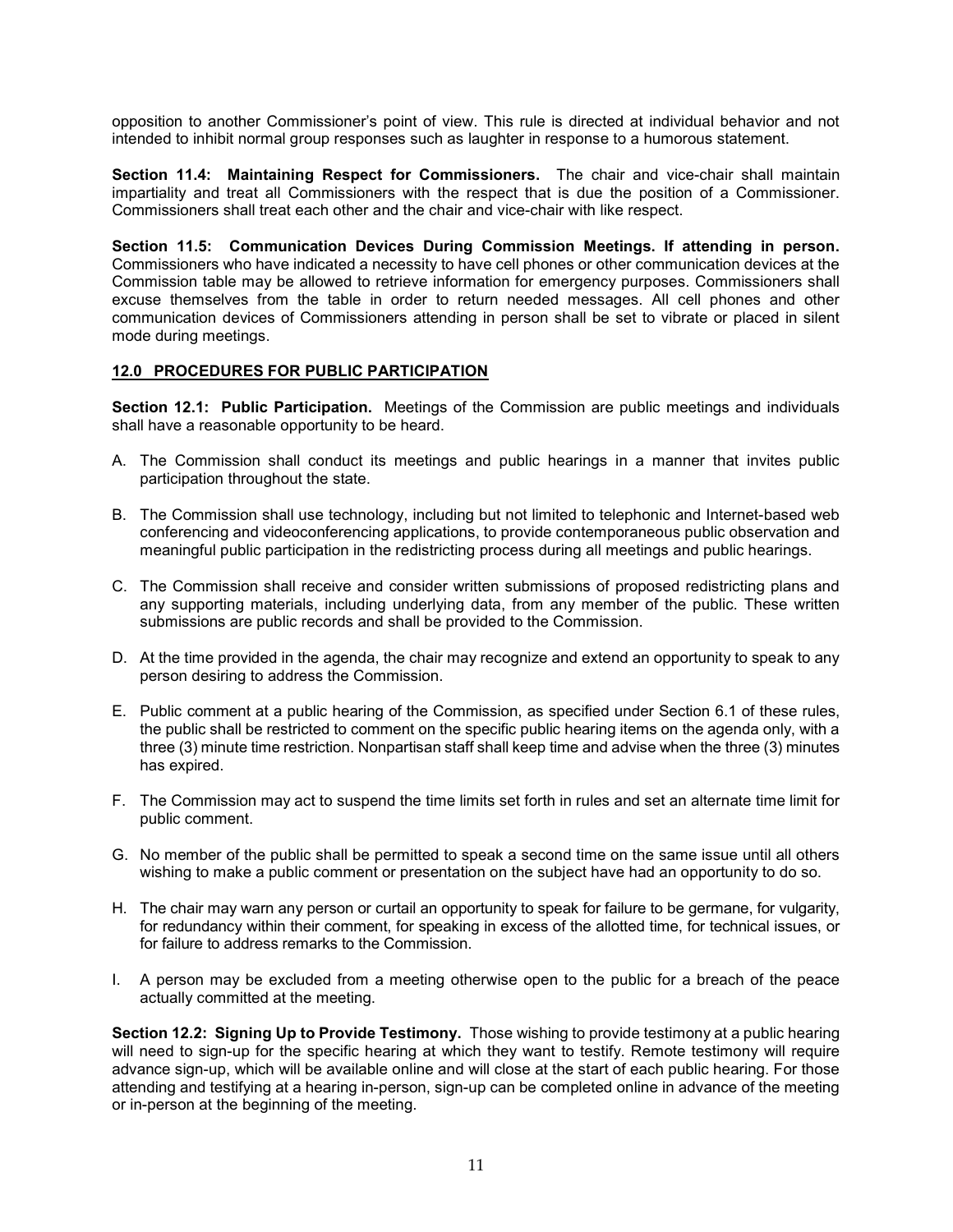All testimony sign-up lists are public records and are subject to CORA. Additionally, all of the hearing proceedings will be recorded and are considered public records, subject to CORA.

Section 12.3: Addressing the Commission. Members of the public desiring to address the Commission by oral communication shall first be recognized before speaking. Guidance on participation will be provided in advance of the meeting in the meeting notice and provided verbally by the chair during the meeting.

Section 12.4: Manner of Addressing the Commission. Each person addressing the Commission shall recognized by the Chair and give his or her name in an audible tone of voice for the record. All remarks shall be directed to the Commission as a body, even when such comments note agreement or disagreement with an individual Commissioner. No person, other than members of the Commission and the person having the floor, shall be permitted to enter into any discussion, either directly or through the members of the Commission. All questions to the Commission or its individual members shall be directed through the chair.

Section 12.5: Personal and Slanderous Remarks. Any person making personal, impertinent or slanderous remarks, or who shall become boisterous or disruptive, while addressing the Commission, may be requested to leave the meeting. An individual Commissioner may raise an objection to such remarks with the chair. The chair, independently or at the request of a Commissioner, may take action to address the remarks in question, which may include a warning, a clarification, a request for the person to leave the lectern or be ruled out of order. If any person becomes loud or unruly, the chair may rule that person out of order and may forfeit that person's opportunity to speak further and that person shall immediately cease their remarks.

Section 12.6: Testimony Time Limits. Each speaker will have three (3) minutes to speak. The three minutes will begin after the speaker has introduced themselves. A timer will be used to monitor speaking time. For any member of the public testifying with a translator, the timer will be paused during periods of translation to ensure the speaker has a full three minutes to deliver their remarks. Upon approval of a majority of Commissioners present, speaking time limits may be extended.

Section 12.7: Delivering Testimony. In general, members of the public will be called to testify in the order in which they signed-up with any changes at the chair's discretion. When a member of the public is called to testify, they should be prepared to introduce themselves including: an accurate name, how they would like to be addressed, where they are from, and any relevant organizational affiliation they are representing.

The subject of the testimony should be limited to redistricting. The Commission welcomes comments about the speaker's community, communities of interest, public policy concerns, and political competitiveness.

Comments that attempt to coerce, intimidate, threaten, or deliberately mislead or deceive the members of the Commission or nonpartisan staff will be ruled out of order and may result in a civil or criminal complaint by the Commission or nonpartisan staff. Any speaker engaging in this type of testimony will not be allowed to continue and will forfeit the balance of their speaking time.

Commissioners may ask a speaker follow-up or clarifying questions. The Commission generally will not respond to specific questions posed during testimony as that is outside the scope and purpose of the public hearings. Follow-up and clarifying questions and a speaker's response are not included in the three (3) minute time limit.

### 13.0 PUBLIC ACCESS TO COMMISSION RECORDS Section 13.1: Commission Records.

A. Nonpartisan staff shall make the minutes, also known as meeting summaries and the record of decisions of Commission meetings readily available to any member of the public without charge. In the unlikely event that Commission minutes, are prepared but not approved by the Commission, they shall be available for public inspection not more than eight business days following the meeting. Minutes approved by the Commission shall be available within five business days after the date of the meeting in which the minutes were approved.